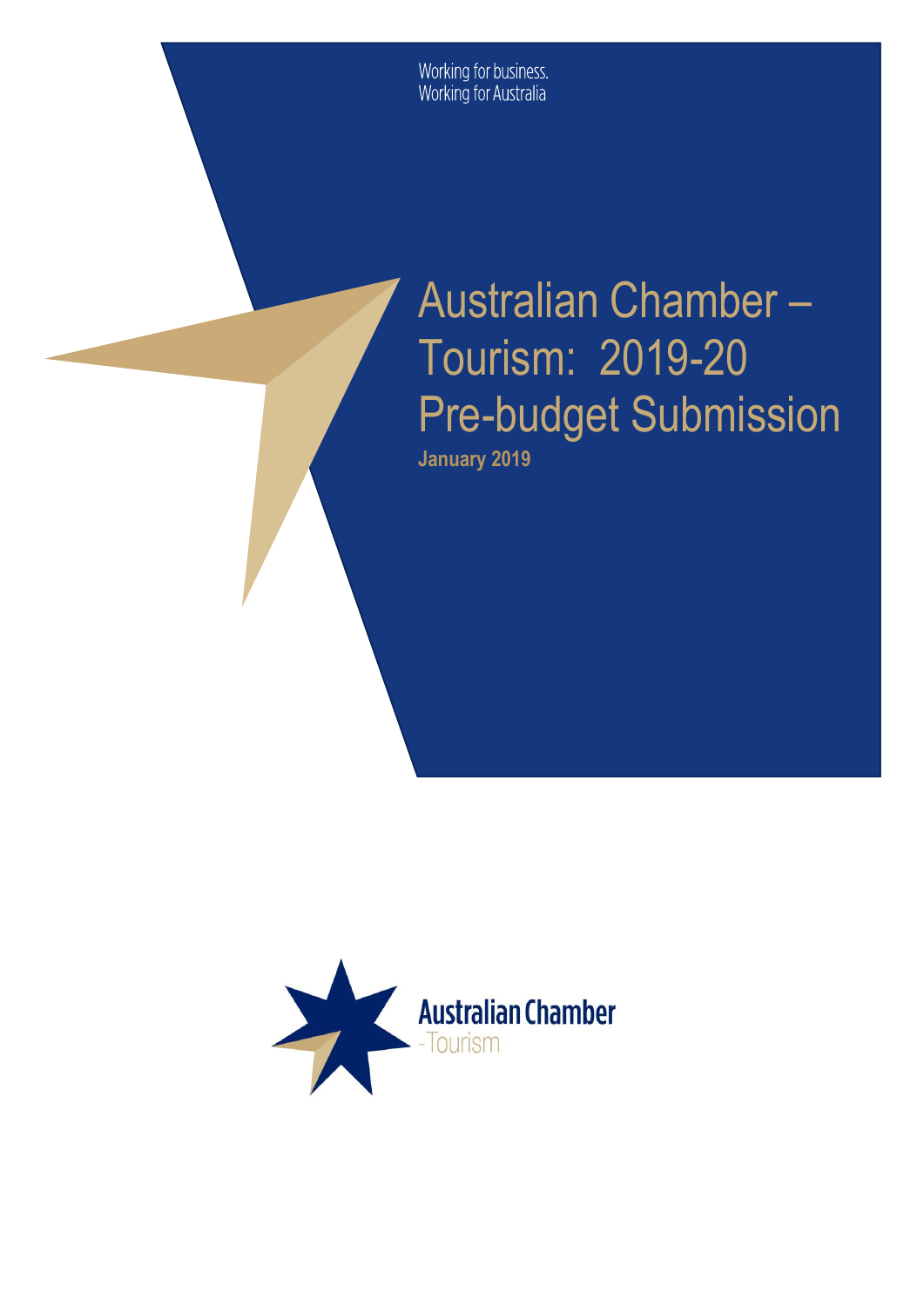

**WORKING FOR BUSINESS. WORKING FOR AUSTRALIA** 

Telephone 02 6270 8000 Email [info@australianchamber.com.au](mailto:info@australianchamber.com.au) Website [www.australianchamber.com.au](http://www.australianchamber.com.au/) 

#### **CANBERRA OFFICE**

Commerce House Level 3, 24 Brisbane Avenue Barton ACT 2600 PO BOX 6005 Kingston ACT 2604

#### **MELBOURNE OFFICE**

Level 2, 150 Collins Street Melbourne VIC 3000

#### **SYDNEY OFFICE**

Level 15, 140 Arthur Street North Sydney NSW 2060 Locked Bag 938 North Sydney NSW 2059

ABN 85 008 391 795 © Australian Chamber of Commerce and Industry 2019

This work is copyright. No part of this publication may be reproduced or used in any way without acknowledgement to the Australian Chamber of Commerce and Industry.

#### **Disclaimers & Acknowledgements**

The Australian Chamber of Commerce and Industry has taken reasonable care in publishing the information contained in this publication but does not guarantee that the information is complete, accurate or current. In particular, the Australian Chamber is not responsible for the accuracy of information that has been provided by other parties. The information in this publication is not intended to be used as the basis for making any investment decision and must not be relied upon as investment advice. To the maximum extent permitted by law, the Australian Chamber disclaims all liability (including liability in negligence) to any person arising out of use or reliance on the information contained in this publication including for loss or damage which you or anyone else might suffer as a result of that use or reliance.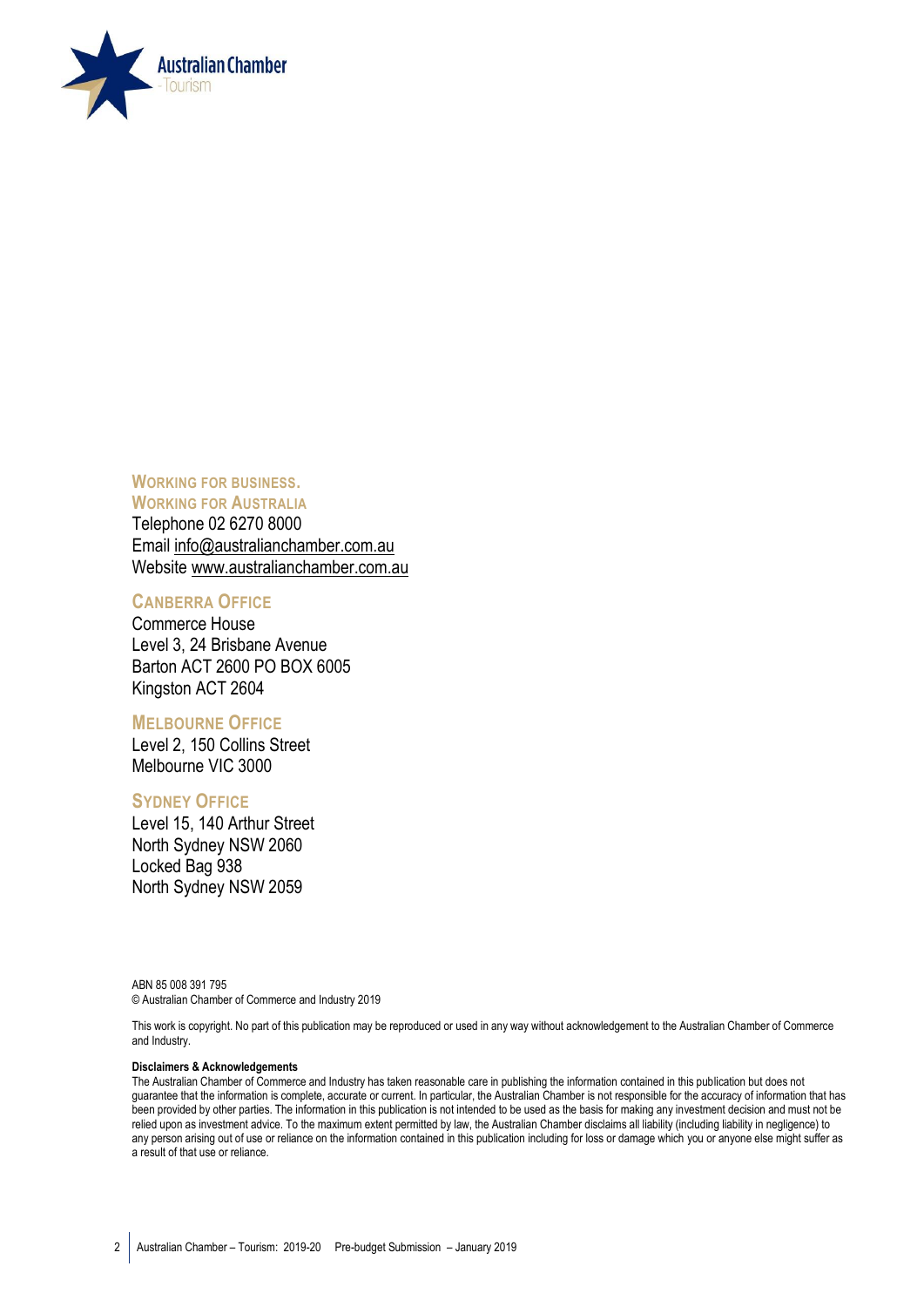

## Executive Summary

As the peak body for businesses operating in tourism, Australian Chamber – Tourism recommends the 2019-20 Budget include initiatives to support tourism growth in order to contribute to Australia's future economic and social wellbeing and importantly spread the benefits across the country.

Tourism has enormous potential for future growth – provided the policy settings are right to support growth in a highly competitive international market. Investment from Government would enhance the opportunity of the visitor economy so that Australia can enjoy the jobs, growth and export income that the sector can generate.

Australian Chamber – Tourism, representing State and Territory tourism industry councils and national industry associations with an interest in tourism, has identified a number of key policy initiatives for the Government's consideration in order to maximise the potential of the visitor economy.

To stimulate productivity growth in a fiscally constrained environment, it is essential to ensure that spending initiatives generate economic activity. This will support the living standards Australians enjoy through keeping Australian enterprises competitive.

Australian Chamber – Tourism frames proposed budget initiatives under three key themes:

- International Competitiveness
- Product Development
- Labour and Skills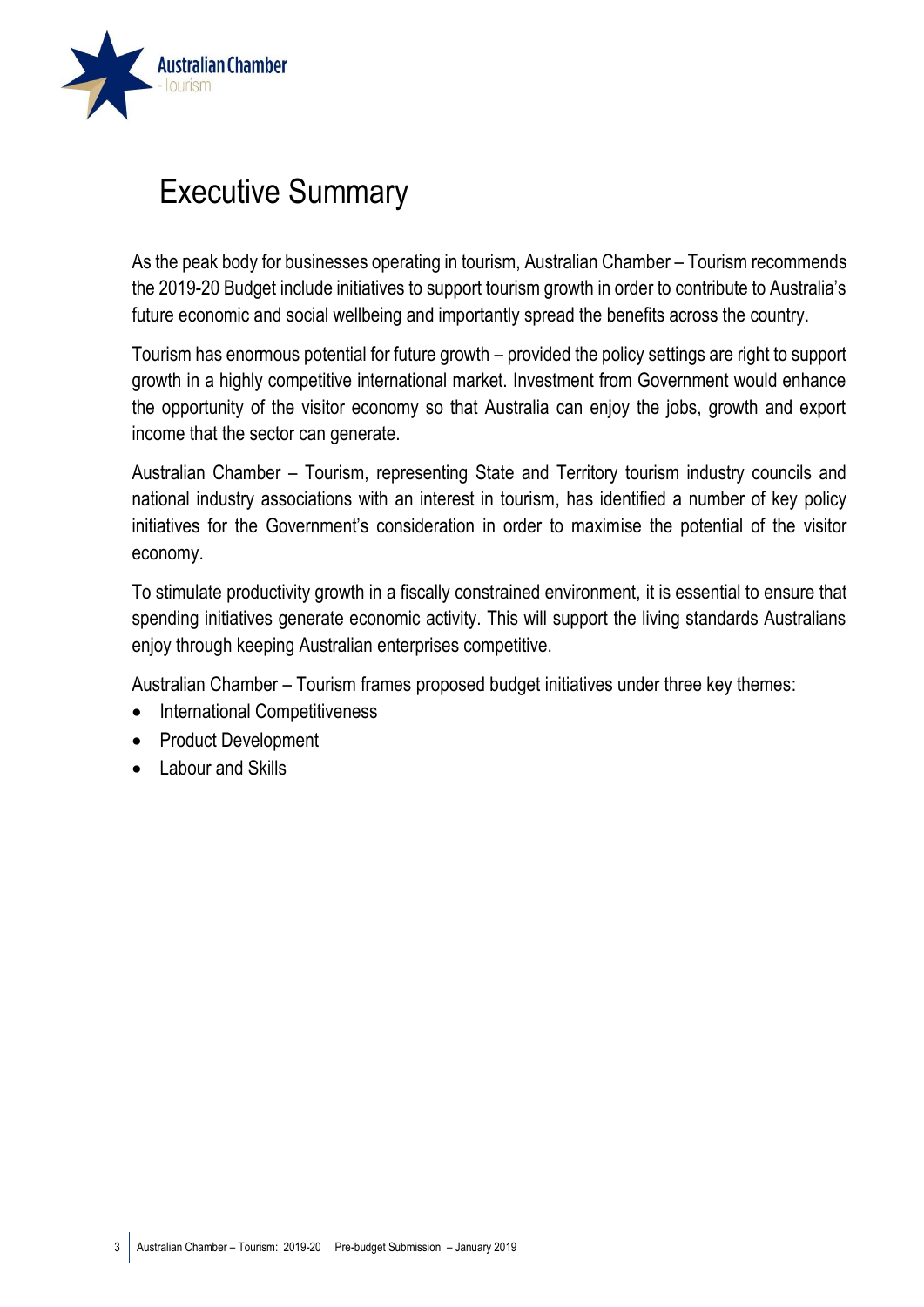

#### **Recommendation 1: Improve international competitiveness**

- Freeze the Passenger Movement Charge
- Increase Tourism Australia funding by \$100 million to grow inbound volume from high value markets

#### **Recommendation 2: Develop Australian product**

- Create a Visitor Economy Growth Centre to prioritise the development of business events and leisure tourism sectors within existing resources
- Carve an allocation for tourism projects in digital innovation programs run by the Department of Industry
- Allocate resources for quality tourism product development, particularly in regional Australia
- Increase funding to enhance data collection capabilities within Tourism Research Australia
- Prioritise funding for tourism infrastructure projects under all existing hard and soft infrastructure grants

#### **Recommendation 3: Invest in labour and skills**

- Allocate funding to reinstate the Tourism Labour Force Survey
- Allocate \$10 million to develop a promotional campaign to encourage career pathways in Tourism and Hospitality
- Promote VET as an important pathway to developing labour and skills in Tourism (both business and leisure) and hospitality
- Allocate sufficient resources to address the extensive delays in the processing of visa applications, including in the labour agreement stream
- Improve access to temporary and permanent skilled migration for regional employers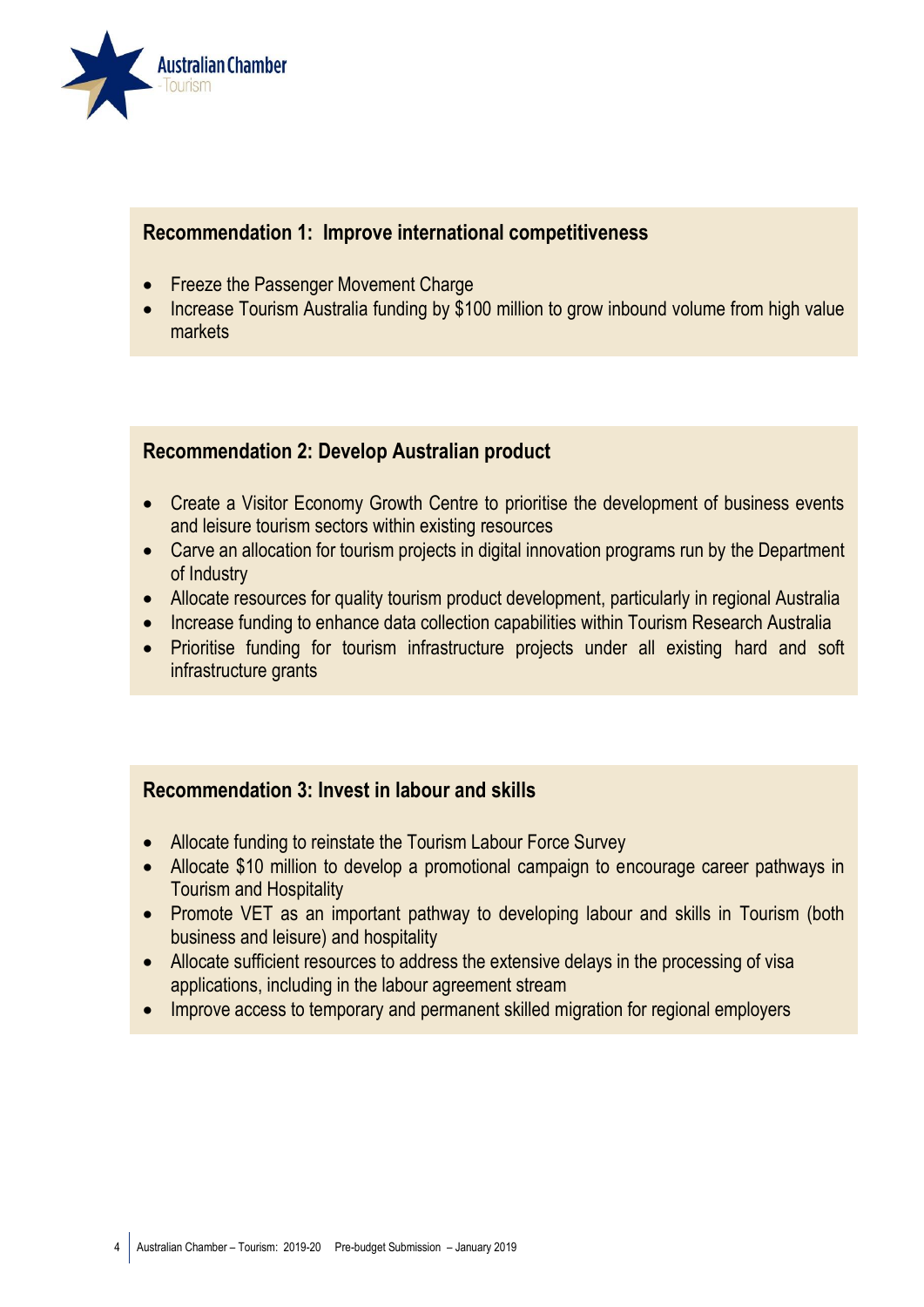

## Table of Contents

| 6                                                                                                                                                                                                                                                                                                                                                                                                                                                                                                                                                                                  |
|------------------------------------------------------------------------------------------------------------------------------------------------------------------------------------------------------------------------------------------------------------------------------------------------------------------------------------------------------------------------------------------------------------------------------------------------------------------------------------------------------------------------------------------------------------------------------------|
| 7<br>7                                                                                                                                                                                                                                                                                                                                                                                                                                                                                                                                                                             |
| 8                                                                                                                                                                                                                                                                                                                                                                                                                                                                                                                                                                                  |
| 9                                                                                                                                                                                                                                                                                                                                                                                                                                                                                                                                                                                  |
| 9                                                                                                                                                                                                                                                                                                                                                                                                                                                                                                                                                                                  |
| 10                                                                                                                                                                                                                                                                                                                                                                                                                                                                                                                                                                                 |
| 10                                                                                                                                                                                                                                                                                                                                                                                                                                                                                                                                                                                 |
| 11                                                                                                                                                                                                                                                                                                                                                                                                                                                                                                                                                                                 |
| 11                                                                                                                                                                                                                                                                                                                                                                                                                                                                                                                                                                                 |
| 12                                                                                                                                                                                                                                                                                                                                                                                                                                                                                                                                                                                 |
| 13                                                                                                                                                                                                                                                                                                                                                                                                                                                                                                                                                                                 |
| International competitiveness<br>Freeze the Passenger Movement Charge<br><b>Increased Funding for Tourism Australia</b><br><b>Developing Australian Product</b><br>Visitor Economy Industry Growth Centre<br>Resources for Quality Product Development in Regional Australia<br>Increase funding for Tourism Research Australia<br>Prioritise funding for Tourism Infrastructure under existing grants<br>Invest in labour and skills focused on the visitor economy<br>Improving access to temporary and permanent skilled migration<br><b>About Australian Chamber - Tourism</b> |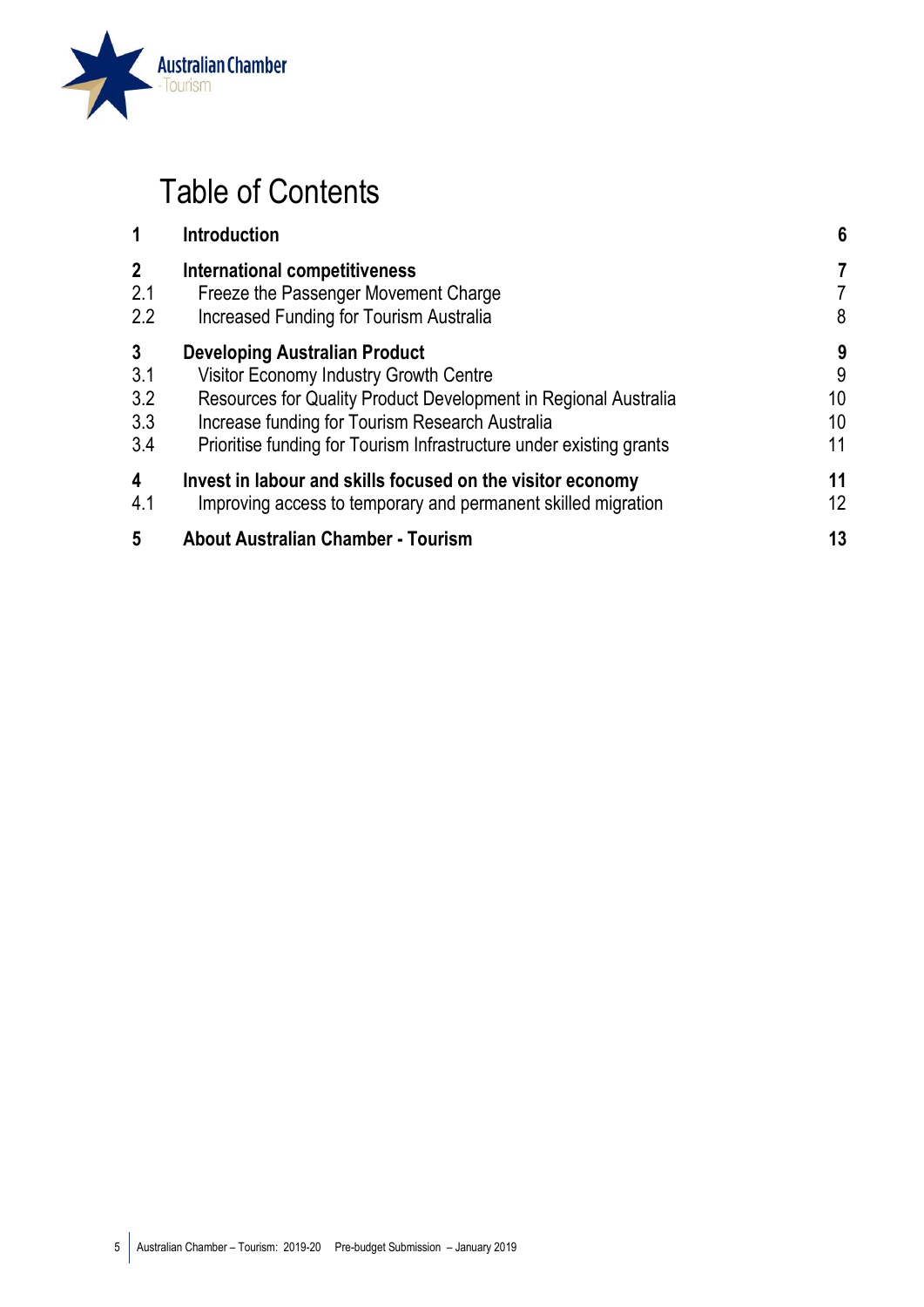

## <span id="page-5-0"></span>1 Introduction

At a time when many Australian exports are struggling, tourism is booming. At a time of major structural change in employment and investment, Australia needs tourism to continue to grow and employ.

Tourism's output grew at 4.9 percent during 2016-17, a \$54.7 billion contribution to overall GDP – driving growth in jobs and export earnings<sup>1</sup>. International visitors to Australia are projected to grow by 64% in 2026-27 compared to 2017-18<sup>2</sup>. Direct and indirect tourism output equals \$210 billion and 924,600 Australians are employed through tourism either directly or indirectly<sup>3</sup>.

Of course, tourism is much more than just leisure and holidays. For example, travel for business purposes contributes significantly to overall tourism growth. Between 2016 and 2017, international visitors who listed business as the predominant reason for their visit grew by 14%<sup>4</sup> , on par with the increase in domestic business travellers<sup>5</sup>. In the year ending December 2017, there were more than 21 million overnight trips undertaken by Australians domestically for business purposes (up 12%)<sup>6</sup> , making business travel a large part of the tourism sector's growth. In particular, business events are a booming and lucrative area, with international conventions and conferences bringing in millions of dollars and large flow on effects for the broader tourism economy.

An important benefit of tourism, often underestimated, is its clear and measurable economic contribution to regional Australia. According to '*Regional 2030 – Unlocking Opportunity*', 45 cents from every dollar spent by both international and local visitors is spent in a regional area<sup>7</sup>. Regional visitation has been on the rise with 56% of the New Zealand, European and North American market visiting regional Australia as compared to the capital cities and Gold Coast<sup>8</sup>. Domestic overnight visitors were also most likely to disperse outside of the capital cities, with 63% of trips including regional Australia<sup>9</sup>. However, more work needs to be done to attract international visitors from a range of markets.

By 2024-25, overall inbound tourism expenditure could generate \$67.8 billion in real terms<sup>10</sup>. With domestic tourism expenditure also expected to grow substantially, the visitor economy could be one of the biggest drivers of new jobs over the next decade.

However, achieving or even exceeding these growth predictions is not guaranteed. The international tourism market is very competitive and it has medium and longer-term price sensitivities. International tourists are price sensitive.

 $\overline{\phantom{a}}$ 

<sup>1</sup> Tourism Research Australia, 2017, *Tourism Satellite Accounts 2016-17*, p.1

<sup>2</sup> Tourism Research Australia, 2018, *State Tourism Satellite Accounts 2016-17*, p.2

<sup>3</sup> Tourism Research Australia, 2018, *State Tourism Satellite Accounts 2016-17, p.5*

<sup>4</sup> Tourism Research Australia, 2018, *International Visitor Survey Year Ending December 2017*

<sup>5</sup> Tourism Research Australia, 2018, *National Visitor Survey Year Ending December 2017*

<sup>6</sup> Tourism Research Australia, 2018, *National Visitor Survey Year Ending December 2017*

<sup>7</sup> Department of Infrastructure and Regional Development, 2017, *Regions 2030; Unlocking Opportunity,* p. 6

<sup>8</sup> Tourism Research Australia 2018, *International Visitors Survey year ending March 2018*

<sup>9</sup> Tourism Research Australia 2018, State of the Industry 2016-17, p.12.

<sup>10</sup> Tourism Research Australia, 2016, *Tourism Forecasts 2016,* p.10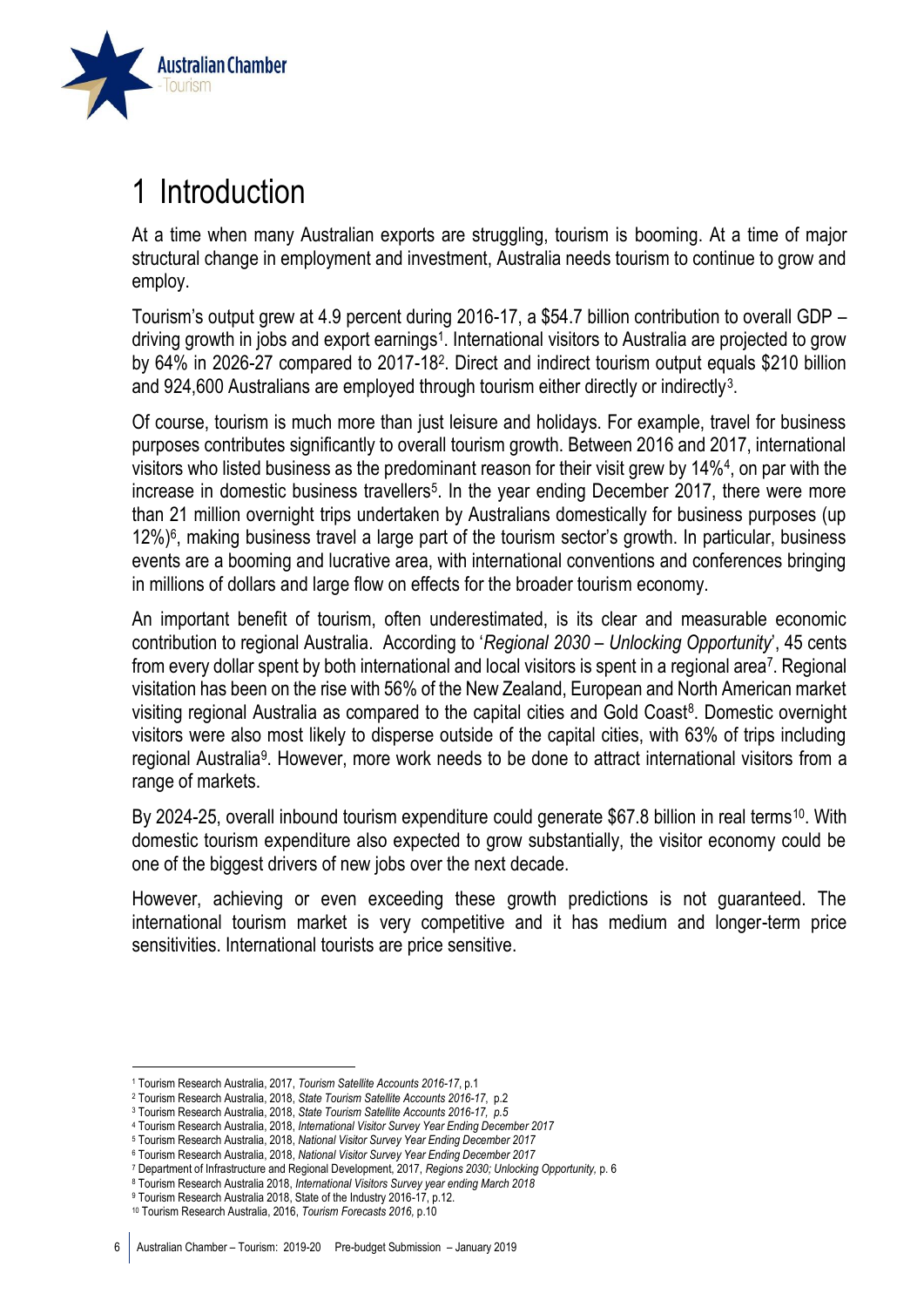

Australian Chamber – Tourism frames its budget initiatives under the three key themes of:

- International Competitiveness
- Product Development
- Labour and Skills

Action within these key themes is aimed at ensuring that the sector is able to deliver or exceed the upper range of the potential predicted by the Government and that it is able to do that even if the terms of trade become less favourable.

## <span id="page-6-0"></span>2 International competitiveness

Australian tourism is currently in a strong competitive position in relation to areas such as airfares, security and our natural advantages. Unfortunately, Australia is not competitive when it comes to a number of Government processes, taxes and fees. Our position will be enhanced if the Government committed to international best practice as a benchmark.

The past year has seen positives and negatives in this area from Government. It is positive there is an ongoing commitment to improving visitor visas particularly for key growth markets. However, it is disappointing that the Passenger Movement Charge was increased, the decision to reduce visa fees for working holidaymakers was reversed and the budget for Tourism Australia decreased.

The Australian Chamber – Tourism recommends that the Government consider the following initiatives to improve our international competitiveness.

### <span id="page-6-1"></span>**2.1 Freeze the Passenger Movement Charge**

Inbound tourists are price sensitive, particularly group or package travellers and fully independent travellers. Whilst Australia is a long-haul destination for many source Countries, the cost of visitation is more competitive than it has been for some time because of the low Australian dollar and lower fuel costs. However Australia rates poorly against our direct competition regarding fixed charges for visas and the Passenger Movement Charge (PMC).

Growth by Chinese visitors remains strong. In the year to September 2017, Australia continued to experience strong growth with 1.3 million Chinese visitors arriving (up 19.4%). Chinese tourists are our highest value market, yet we still have huge potential. Of the 135 million Chinese who travel overseas, Australia only receives a reducing market-share of 0.8%. It is unfortunate that Australia cannot attract more Chinese visitors because Tourism Australia research shows Australia ranks first on the wish list for Chinese tourists but we struggle to translate that into actual visits. The cost of travelling to Australia is higher than the cost to travel to South Korea, Thailand or Singapore, though it is less than the cost of travelling to other top 10 destinations such as France, Germany, Italy or the United States. Given the growing middle class of China, Australia should undertake reforms to make our country more attractive to visit for Chinese tourists.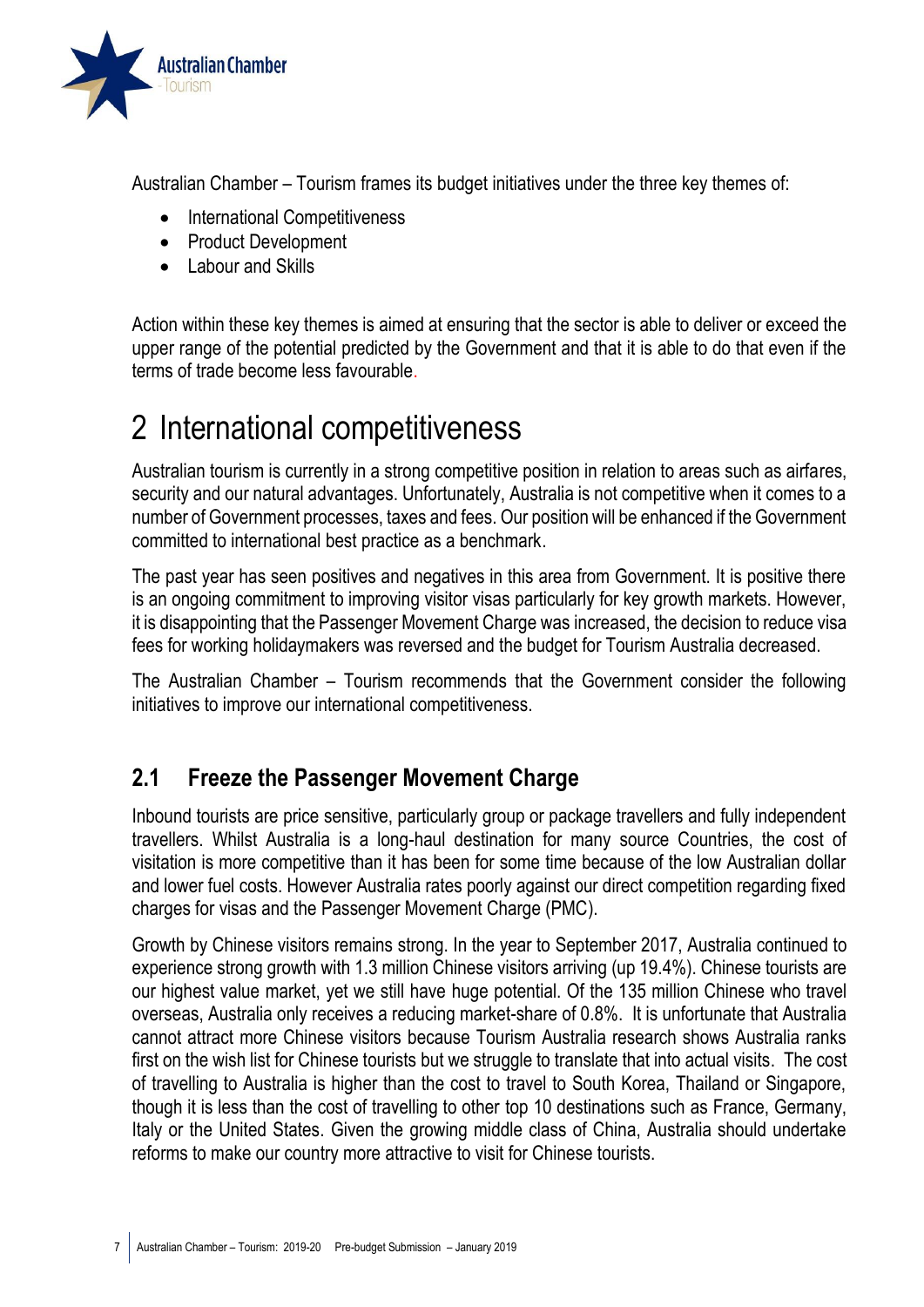

Australia rates poorly on government charges; the World Economic Forum's 2015 Travel and Tourism Competitiveness Index ranked Australia 127th for airport taxes and charges. Australia ranked behind 10 of the biggest destinations for Chinese tourists and only just ahead of the United States and the United Kingdom.

A key component of that cost is the Passenger Movement Charge, which at \$60 is unfortunately the most expensive short haul charge in the world and the second highest long haul charge.

In order to continue to be an attractive destination, it is important that the quantum of visa fees and the application process remain internationally competitive. In recent years, we have seen visa fees rise in real terms. The Competitiveness Index acknowledges improvements in visa conditions between 2013 and 2015, but still ranked Australia below five of the top destinations for Chinese tourists. Since the index was released, the United States has added a 10-year visa for Chinese costing US\$160, Germany has significantly reformed its visas and the United Kingdom has flagged reforms for Chinese visitors. Australia's 10-year visa for Chinese will be more than four times higher than the US equivalent.

Australian Chamber - Tourism acknowledges progress in visa reform for key Australian tourism markets but urges a faster pace of reform, including more rapid roll-out of multiple entry, streamlined and online visa processes for citizens in rapidly expanding markets such as China, India and Indonesia.

### <span id="page-7-0"></span>**2.2 Increased Funding for Tourism Australia**

International tourism is a consumer market. To succeed, a destination must stay front-of-mind for potential consumers. Tourism Australia is a world leader when it comes to marketing Australia as an international destination and it is critical that it continues. Tourism Australia has successfully marketed Australia to the booming Chinese market, attracting a record number of visitors. However this still accounts for only 0.8% of Chinese holidaymakers. The premium and free independent traveller sectors have huge potential, along with the more established segments. Tourism Australia would likely produce very strong results for the Australian economy and employment if it had more resources to focus on the Indian and Indonesian markets.

Government spending on Tourism Australia is justified by the significant return on investment that its activities generate. Tourism Australia has told the Productivity Commission that promotion of Australia by Tourism Australia generates tourism expenditure in a ratio of 15:1, converting into a benefit:cost ratio of 6:1 (after allowing for displacement effects, crowding out and the marginal cost of public funds)."This ratio of 6:1 is an important contribution to Australians' living standards and proof that government can perform this role effectively," Tourism Australia said.<sup>11</sup>

Despite the four year funding commitment, Tourism Australia has experienced a decline in real levels of funding since it was established by the Howard Government in 2004-05 when it had a budget of \$138.4 million. The current success of Tourism Australia on a funding base that has declined in real terms is remarkable, but to continue without restoring real funding levels puts Australia at risk from increasingly competitive rivals.

1

<sup>11</sup> Tourism Australia, 2014, Submission to Productivity Commission Research Paper on Australia's International Tourism Industry, November.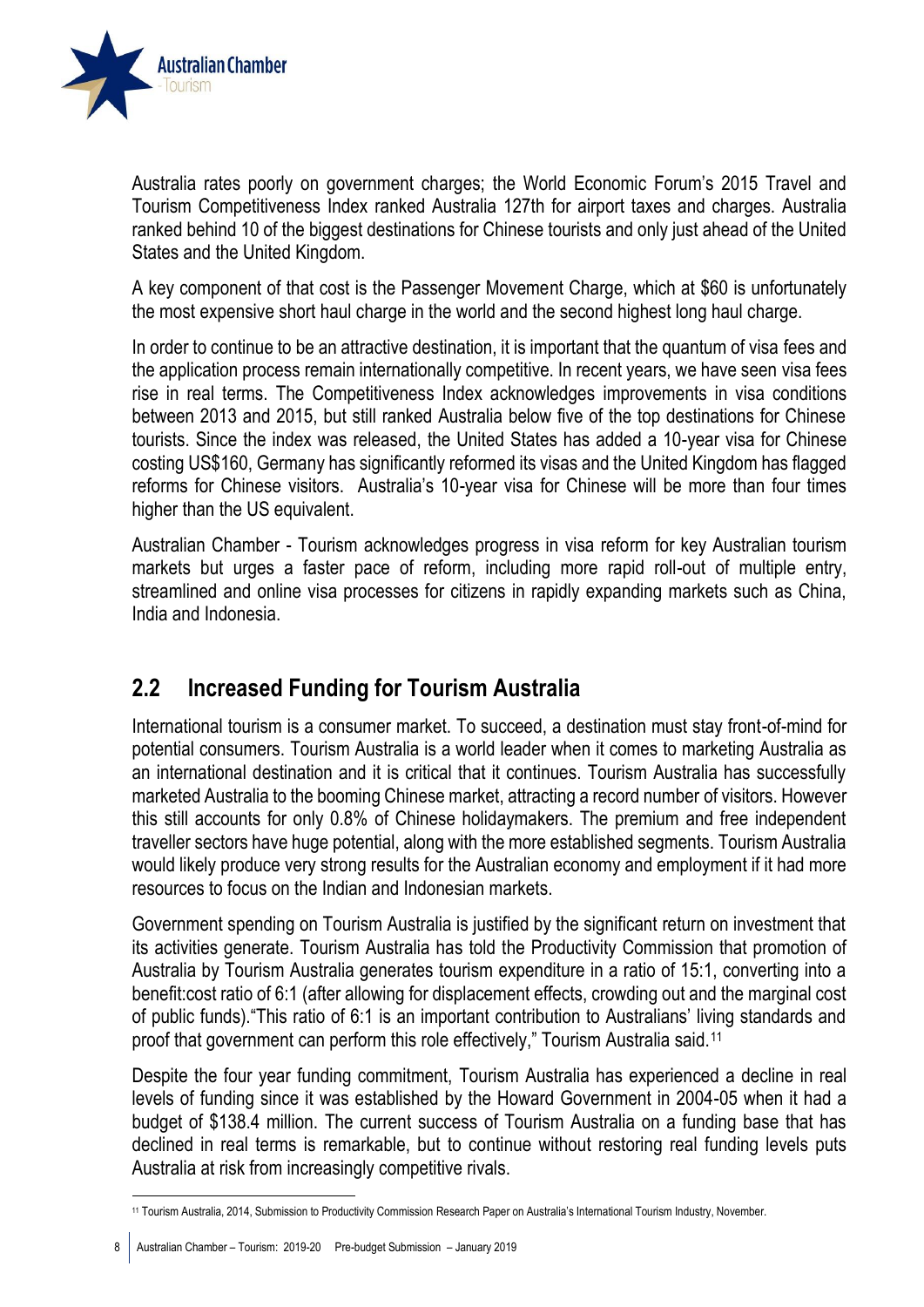

Examples of this increased competition include New Zealand, which announced in 2013 an additional NZ\$158 million over four years for its tourism promotion efforts. The investment appears to have paid dividends: the annual spend by visitors for the year to September 2015 was up by 38 per cent to NZ\$9.4 billion.<sup>12</sup> The United States also significantly boosted its national tourism funding in recent years with the Brand USA campaign. This funding, plus recent US visa reform, presents a continuing threat to Australia's share of the Chinese tourism market.

Australian Chamber – Tourism believes that there is a strong case in the medium term to increase Tourism Australia's funding in real terms by \$100 million.

## <span id="page-8-0"></span>3 Developing Australian Product

Growing the number of international visitors presents challenges for Australia. Those challenges come from providing the diverse range of product that will continue to attract new and repeat visitors, along with promoting geographic dispersal of visitors and ensuring that tourism infrastructure is up to the task.

Federal Governments have an inconsistent history when it comes to funding for tourism related and demand driving infrastructure. Local grants programs have strong appeal to Governments and local members and they can produce valuable product but they can also, on occasions, fail to link properly with broader objectives. Tourism related infrastructure includes many things that cross over into transport infrastructure, including key roads, public transport, etc. It can also include public primarily state facilities like bus and train stations and private infrastructure like Marinas.

The Australian Chamber has made it clear that on large infrastructure priorities it endorses the independent role of Infrastructure Australia. There is however an ongoing need for a federal role in helping to fund smaller infrastructure that can help to drive demand and develop quality product, particularly to encourage geographic dispersal.

### <span id="page-8-1"></span>**3.1 Visitor Economy Industry Growth Centre**

In 2014, the Government announced the creation of "Industry Growth Centres" as part of its Industry Innovation and Competitiveness Agenda, which are tasked to address barriers to success in areas of competitive strength and strategic priority. So far, the Government has identified six areas as having high growth potential. The Australian Chamber – Tourism recommends that the Government fund an additional growth centre focussed on tourism from within existing funding. Deloitte has identified the tourism and visitor economy as one of five "super-growth industries" for Australia<sup>13</sup>, something the Government has consistently emphasised as well.

However, in the 2018-19 Federal Budget, the Government announced efficiencies of \$30 million over two years starting 2019-20 by returning uncommitted funding from the Industry Growth Centres and the Cooperative Research Centres Program to the Budget. Leveraging from this

 $\overline{\phantom{a}}$ <sup>12</sup> Tourism New Zealand, '2015 – the year in review', http://www.tourismnewzealand.com/news/2015-the-year-in-review (accessed 27 January 2016). <sup>13</sup> Deloitte, 2013, *Positioning for prosperity? Catching the next wave*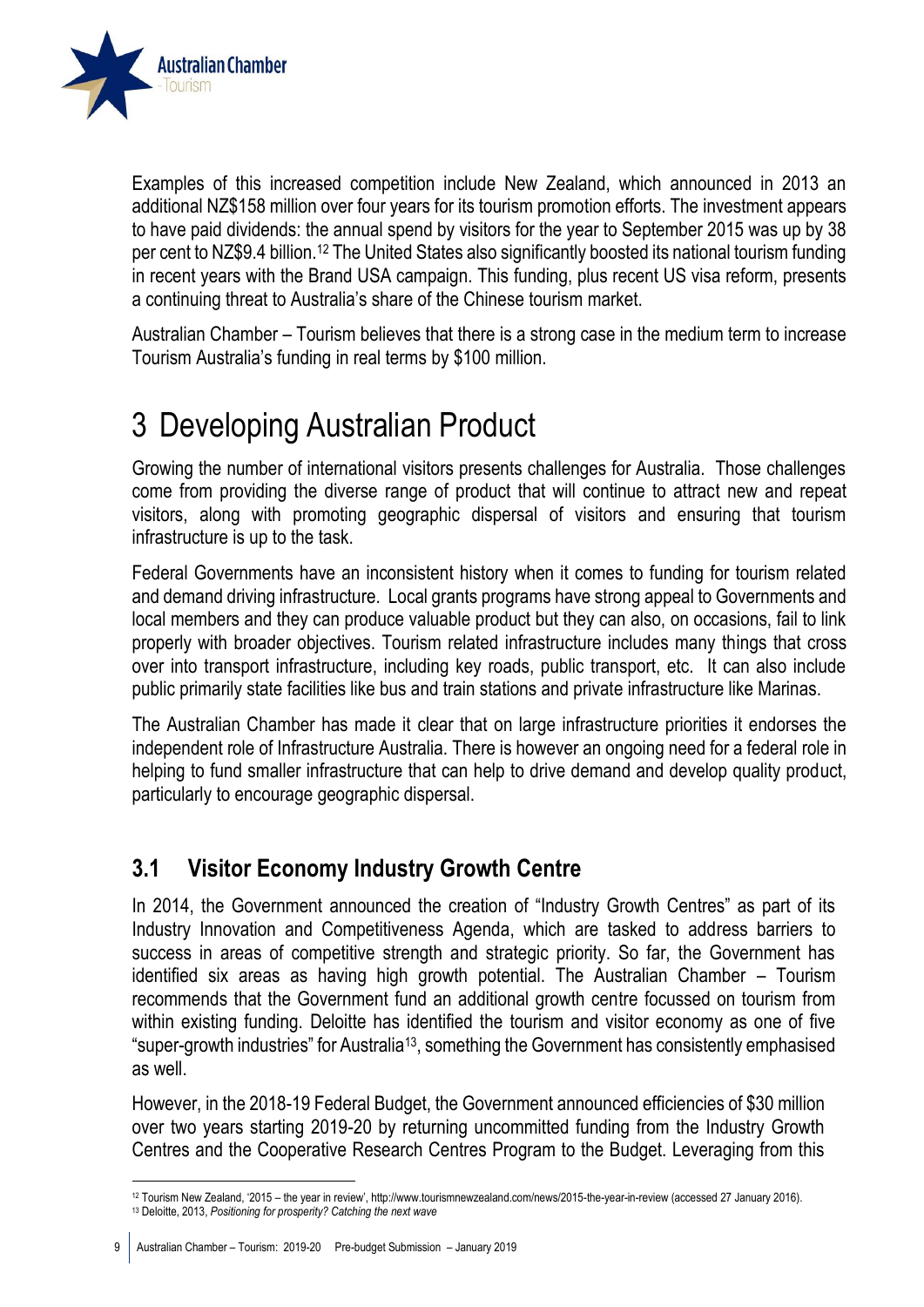

existing funding to enable collaboration between the three levels of Government, universities and industry towards research and development delivers on the current potential to meet industry and local authority needs.

### <span id="page-9-0"></span>**3.2 Resources for Quality Product Development in Regional Australia**

The continuing attraction of Australia as a tourism destination to both domestic and international visitors is dependent upon a supply of quality experiences. The quality of tourism products is integral to attracting visitors, their experience, satisfaction and achieving greater spend.

The supply of quality product is an issue across the country but is particularly limited in the regions. The quality product that is available needs to be promoted as part of promoting Australia and individual destinations. The gaps in available product need to be filled through the development of new or enhancement of existing product and capabilities. It also needs to be embedded in long-term tourism strategies.

The Australian Chamber calls on the Government to support industry initiatives such as the Quality Tourism Framework and other programs more broadly to improve capabilities that develop quality tourism product, particularly in the regions.

Agritourism is an ideal sector to further develop regional tourism and to encourage dispersal of international markets. Agritourism provides social and economic benefits to the visitor economy and agricultural sectors. The Australian Chamber supports the pre-budget submission of our member, Australian Regional Tourism Ltd in its call for more support to agritourism.

### <span id="page-9-1"></span>**3.3 Increase funding for Tourism Research Australia**

Successful investment in tourism needs to effectively and appropriately target growth markets. To enable this, Government and business need accurate data in a timely manner. Tourism Research Australia (TRA) already provides very useful information through the National Visitor Survey Results, International Visitor Survey Results and the State Tourism Satellite Accounts. However, the government needs to ensure that the TRA is adequately funded on a continuous basis to ensure this research continues and, despite seeking new collection methodologies, the time-series is maintained. It is also recommended that TRA funding is increased to access big data sources and develop the capability for real-time data, while maintaining NVS and IVS collections.

In addition, the Australian Bureau of Statistics (ABS) has conducted an annual Survey of Tourist Accommodation, a key resource that provides valuable data with regard to the accommodation that is available in each tourist region, and the only independent, robust and reliable data to support regional accommodation investment decisions. The Australian Chamber – Tourism understands that the ABS has discontinued this product<sup>14</sup> and the Australian Accommodation Monitor produced by the data analytics company STR now serves as the main source of

<sup>1</sup> <sup>14</sup> ABS 2016, *Tourist Accommodation*, Australia, 2015-16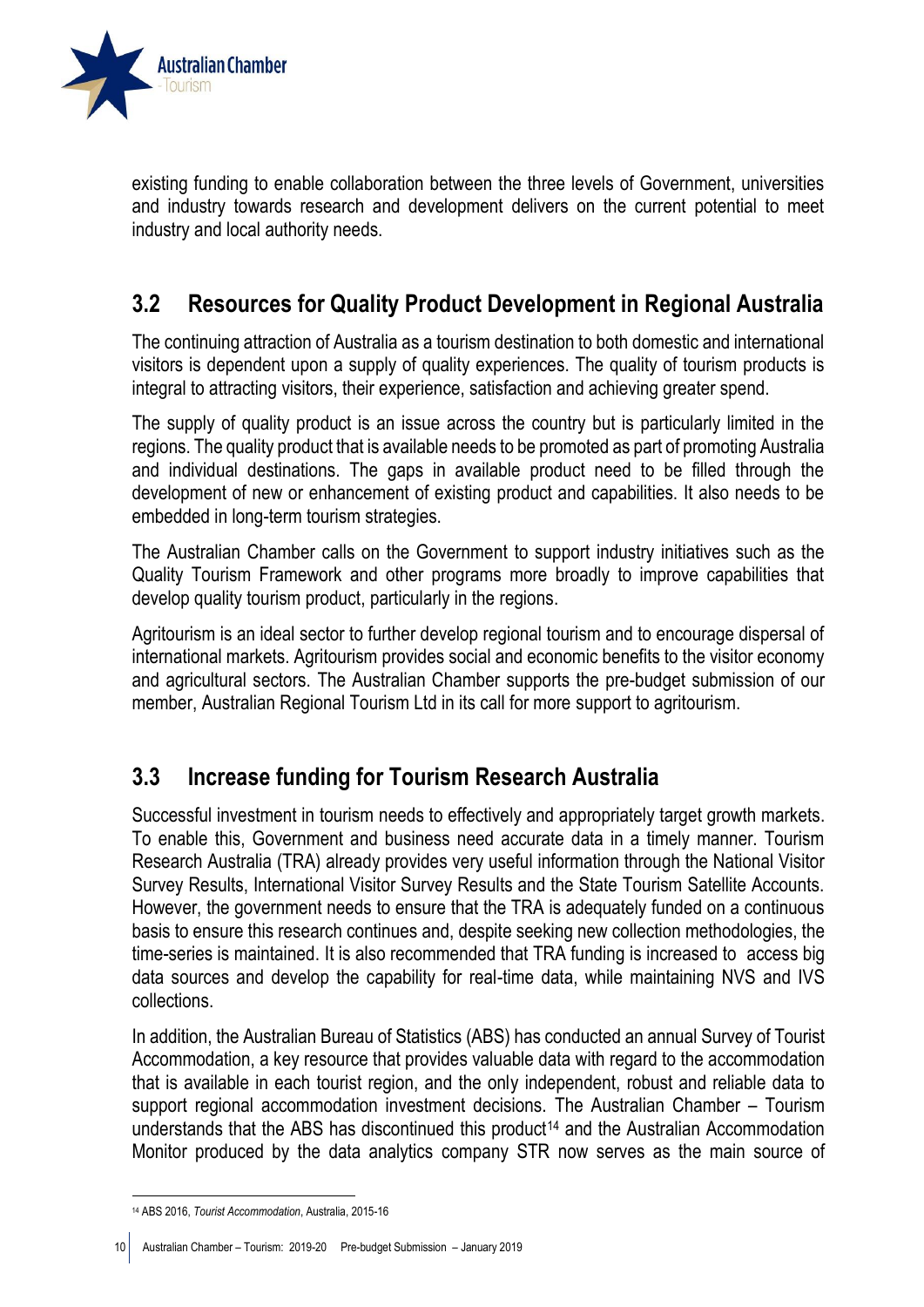

accommodation data. It is unclear if the new Australian Accommodation Monitor supports continuity of data. Investors and financiers rely on independent Government data to support investment decisions and to secure financing from banks.

### <span id="page-10-0"></span>**3.4 Prioritise funding for Tourism Infrastructure under existing grants**

Improving infrastructure with the aim of boosting local tourism has wider benefits for an entire local community. Increasing the capacity of a regional conference centre, a road leading to a local attraction or expanding a regional airport directly benefits not just tourism operators but the regional economy more broadly. Long-term projects such as these will increase local tourism numbers and deliver benefits to the wider community, directly and indirectly, year on year.

In the 2017-18 Federal Budget, the Government announced that a \$272 million Regional Growth Fund (RGF) will be established to 'drive major transformational projects of more than \$10 million' in regional Australia<sup>15</sup>. The RGF program will fund projects across a range of key economic categories including, but not limited to - transport and communications, tourism, manufacturing and primary industries. The Australian Chamber supports the inclusion of tourism in the RGF program.

In the 2018-19 Federal Budget, the Government announced round three of the Building Better Regions Fund (BBRF), which includes \$45 million to improve tourism-related infrastructure, supporting demand driven projects that ensure benefits are multiplied across the tourism sector in the regions. The BBRF is a dedicated regional fund and funding is thus limited to regions outside the major capital cities of Sydney, Melbourne, Brisbane, Perth, Adelaide and Canberra. The Australian Chamber welcomes the dedicated \$45 million for tourism in the BBRF.

In addition to the RGF and the BBRF, access to all regional funds, grants and loans needs to be made available for tourism.

The Australian Chamber also recommends the creation of a Visitor Economy Development Fund by redirecting a portion of revenue raised from the increase in the Passenger Movement Charge to fund new and additional visitor economy related programs, including research and development.

### <span id="page-10-1"></span>4 Invest in labour and skills focused on the visitor economy

Tourism accounts for 8 percent of Australia's total employment. Government has acknowledged the challenge of meeting a significant projected shortfall in labour for the tourism sector. In October 2015 Austrade projected a shortfall of 150,000 workers by 2020. Significantly, this included a major gap in the skills needs of businesses and available workers. There are currently 38,000 unfilled vacancies in the sector and tourism businesses are facing substantial recruitment and retention difficulties and skills deficiencies<sup>16</sup>.

 $\overline{\phantom{a}}$ <sup>15</sup> Minister for Regional Development, 09/05/2017, *Investing [in growth for our regions.](http://minister.infrastructure.gov.au/nash/releases/2017/May/budget-infra_01-2017.aspx)*

<sup>16</sup> AusTrade website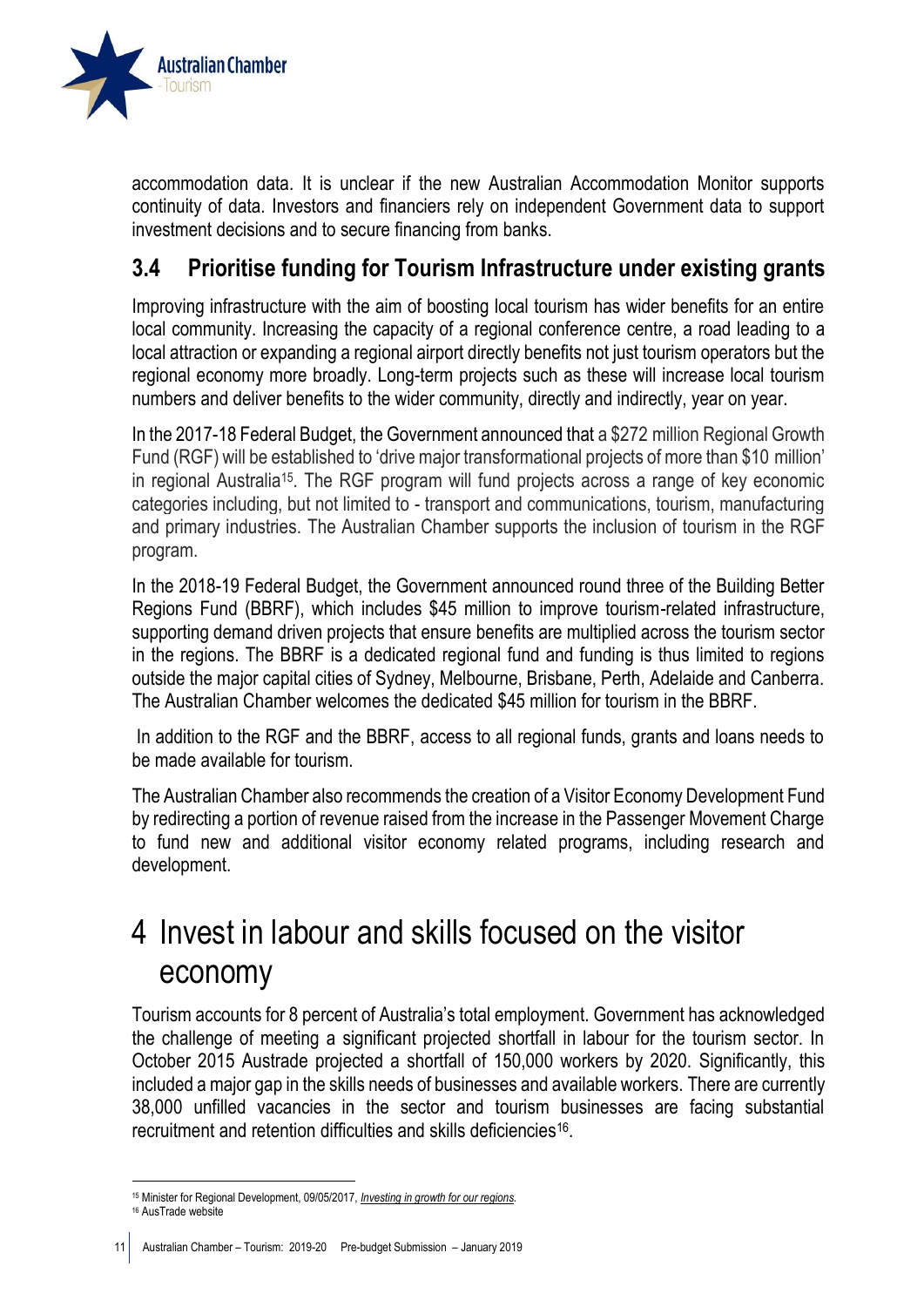

Meeting the demand for labour requires government and industry to make a strong and strategic commitment to training and skills development, as well as attractive career paths, pay and conditions, promotion of careers in tourism and simple arrangements for skilled-entry and temporary workers. The government has identified key issues and action items to alleviate labour and skills shortage under Tourism 2020 but in the short term the changes to the 457 visa (now the Temporary Skills Shortage visa) and the limitations in the STSOL and MLTSSL have rendered the process of sourcing skilled labour difficult and rigid.

The Australian Chamber has been participating in the Austrade Tourism Labour and Skills Roundtable over the past 12 months. The Roundtable has brought together industry and relevant Federal and some State departments to look for solutions to critical labour force and skills shortages and will result in recommendations to Ministers. The Australian Chamber recommends that the Government commit to implementing the recommendations of the Roundtable including providing funding for implementation.

As part of the investment in labour and skills, the Australian Chamber recommends allocating funding to reinstate the Tourism and Labour Force Survey and \$10 million to develop a promotional campaign in partnership with state and territory agencies to encourage career pathways in Tourism and Hospitality.

Regional skills shortage is an issue that is more pronounced in the tourism and hospitality sector. It requires considerable investment in the development of labour and skills across the country. It is important to allocate funds to promote the Vocational Education and Training (VET) sector as an important pathway to developing labour and skills in Tourism (both business and leisure) and Hospitality. This can be combined with encouraging career pathways in Tourism and Hospitality to allow prospective students the opportunity to visualise the various paths to a career in the field.

#### <span id="page-11-0"></span>**4.1 Improving access to temporary and permanent skilled migration**

In December 2018, the Australian Chamber issued a major policy statement on migration and population entitled Migration Works for All of Us<sup>17</sup>. Within this policy, a number of recommendations are made to improve the migration program. In particular, to improve access to temporary and permanent skilled migration, the Government should ensure all skilled occupations on the skilled migration occupation lists are available for sponsorship by regional employers through an expanded Regional Occupations List, as is currently the case with the interim Regional Sponsored Migration Scheme (RSMS) list. This implies all skilled occupations will become available to both permanent as well as temporary skilled migration with a pathway to permanency but only to regional employers. This creates a positive bias towards regional migration and embeds the connection between the migrant and the regional community through the employer sponsored migration streams (which have the best economic outcomes).

It is recommended to allocate sufficient resources to address the extensive delays in the processing of visa applications, including in the labour agreement stream and improve access to temporary and permanent skilled migration for regional employers.

 $\overline{\phantom{a}}$ 

<sup>17</sup> Australian Chamber of Commerce and Industry 2018[, https://www.australianchamber.com.au/wp-content/uploads/2018/12/FINAL-Australian-](https://www.australianchamber.com.au/wp-content/uploads/2018/12/FINAL-Australian-Chamber_Policy_Migration_WEB.pdf)[Chamber\\_Policy\\_Migration\\_WEB.pdf](https://www.australianchamber.com.au/wp-content/uploads/2018/12/FINAL-Australian-Chamber_Policy_Migration_WEB.pdf)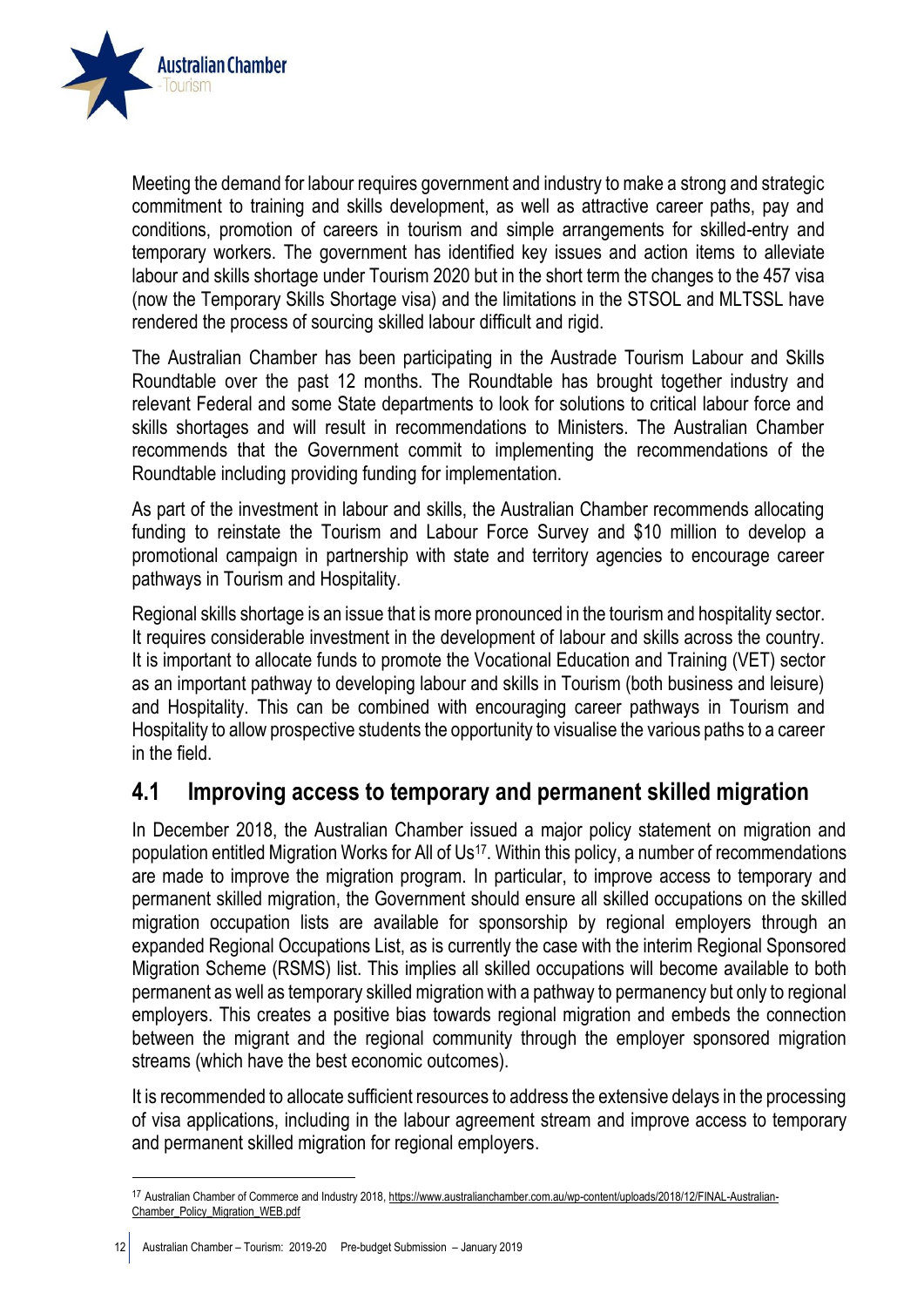

### <span id="page-12-0"></span>5 About Australian Chamber - Tourism

Australian Chamber – Tourism is a part of the Australian Chamber of Commerce and Industry, Australia's largest business advocacy network. Australian Chamber – Tourism represents one in eight Australian businesses engaged in the visitor economy. It brings together key participants in the tourism sector to advocate better policies, including in the areas of tax, regulation, tourism marketing, research, labour supply, visas and infrastructure.

The Australian Chamber of Commerce and Industry speaks on behalf of Australian business at home and abroad.

We are the largest and most representative business advocacy network in Australia.

We represent more than 300,000 businesses of all sizes, across all industries and all parts of the country, employing over four million Australian workers.

Our membership comprises all state and territory chambers of commerce and leading national industry associations. Individual businesses are also members of the Australian Chamber's Business Leaders Council.

The Australian Chamber strives to make Australia a great place to do business in order to improve our standard of living and sustain and create jobs.

We seek to create an environment in which businesspeople, employees and independent contractors can achieve their potential as part of a dynamic private sector. We encourage entrepreneurship and innovation to achieve prosperity, economic growth and jobs.

We focus on issues that impact on business, including economics, industry policy, trade, workplace relations, work health and safety, and employment, education and training.

We advocate for Australian business in public debate and to policy decision-makers, including ministers, shadow ministers, members of parliament, ministerial policy advisors, public servants, regulators and other national agencies. We represent Australian business in international forums.

We represent the broad interests of the private sector rather than individual clients or narrow sectional interests.